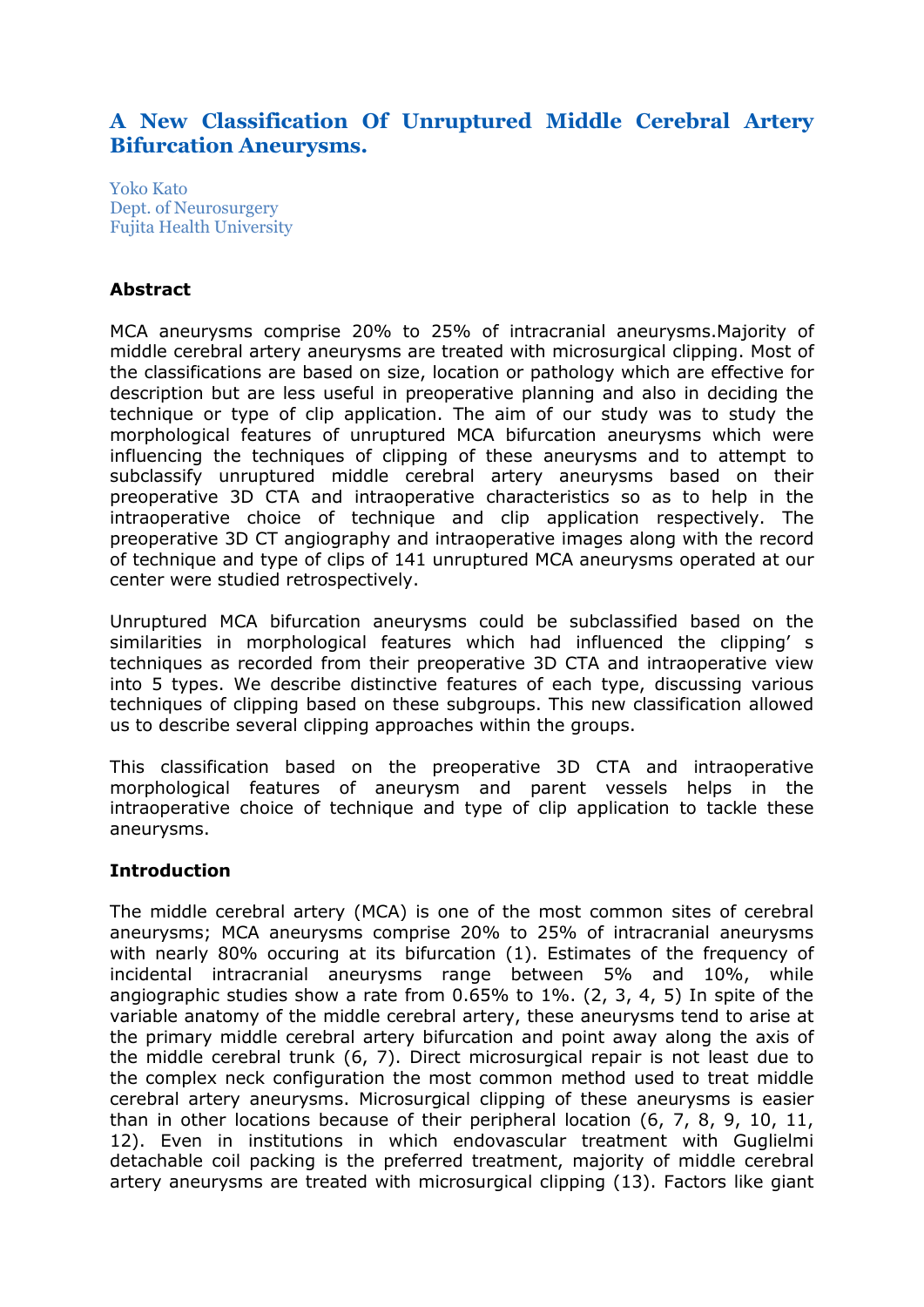size (15%), wide necks with major arterial branches arising at the base, the frequent need to reconstruct and preserve the MCA bifurcation, makes direct surgical approaches the procedure of choice. Morphology and the consequent Surgical clipping techniques in unruptured middle cerebral artery aneurysm are diverse. Some are simple while others need reconstruction of the bifurcation using multiple clips or vascular reconstructive procedures sometimes challenging even the most experienced surgeons. Most of the classifications of aneurysms are based on size,shape,location or pathology (14, 15).

Although these classifications are very effective for description and relation to the clinical picture, they are less useful in preoperative planning and also in deciding the technique or type of clip application. The objective of clipping in unruptured aneurysms is to reconstruct the vessel wall to qualities closest to the normal one and make it less prone for rupture, Then it appears logical that a classification using the extent and the location of parent vessel wall deficit may be useful for surgical planning. The aim of our study was to study the morphological features of unruptured MCA bifurcation aneurysms which were influencing the techniques of clipping of these aneurysms and to attempt to subclassify unruptured middle cerebral artery aneurysms based on their preoperative 3D CTA and intraoperative characteristics so as to help in the intraoperative choice of technique and clip application respectively.

## **Material and Methods**

Data regarding a total of 141 unruptured cerebral artery bifurcation aneurysms which were surgically clipped in the Department of Neurosurgery, Fujita Health University Hospital , Japan, from January 2004 to October 2006 were reviewed from the database . In all cases a three-dimensional CT angiography was done as preoperative investigation for diagnosis. The preoperative 3D CT angiography and intraoperative images along with the record of technique and type of clips were studied retrospectively. The morphological factors studied included size, shape, projection, relation of any branches at neck, extent of weakness in the vessel wall at origin of aneurysm, and atherosclerosis at neck, parent vessel and branches were noted.

All patients were operated electively by the two senior authors (H.S and Y.K) using standard pterional approach that Yasargil (11) popularized for middle cerebral artery aneurysms. The lateral sylvian fissure was opened sparing the sylvian veins and the middle cerebral branches were traced to the aneurysm and middle cerebral trunk (16). Standarized techniques with inhalatory and narcotic agents under mild hypothermia were used for anesthesia. Temporary clips were used only in some selected cases under intraoperative brain protection measures. In all cases after the final clip application the aneurysm and the MCA vessels were thoroughly inspected often with endoscopic review of blind areas. Intraoperative Doppler was used to confirm the patency of the M1 and M2 branches before and after clipping and clips were readjusted if necessary. Intraoperative angiography for middle cerebral artery aneurysms was not performed routinely but was used only when dealing with complex aneurysms, before and after the aneurysm has been clipped and the patency of the MCA, bifurcation and its branches confirmed.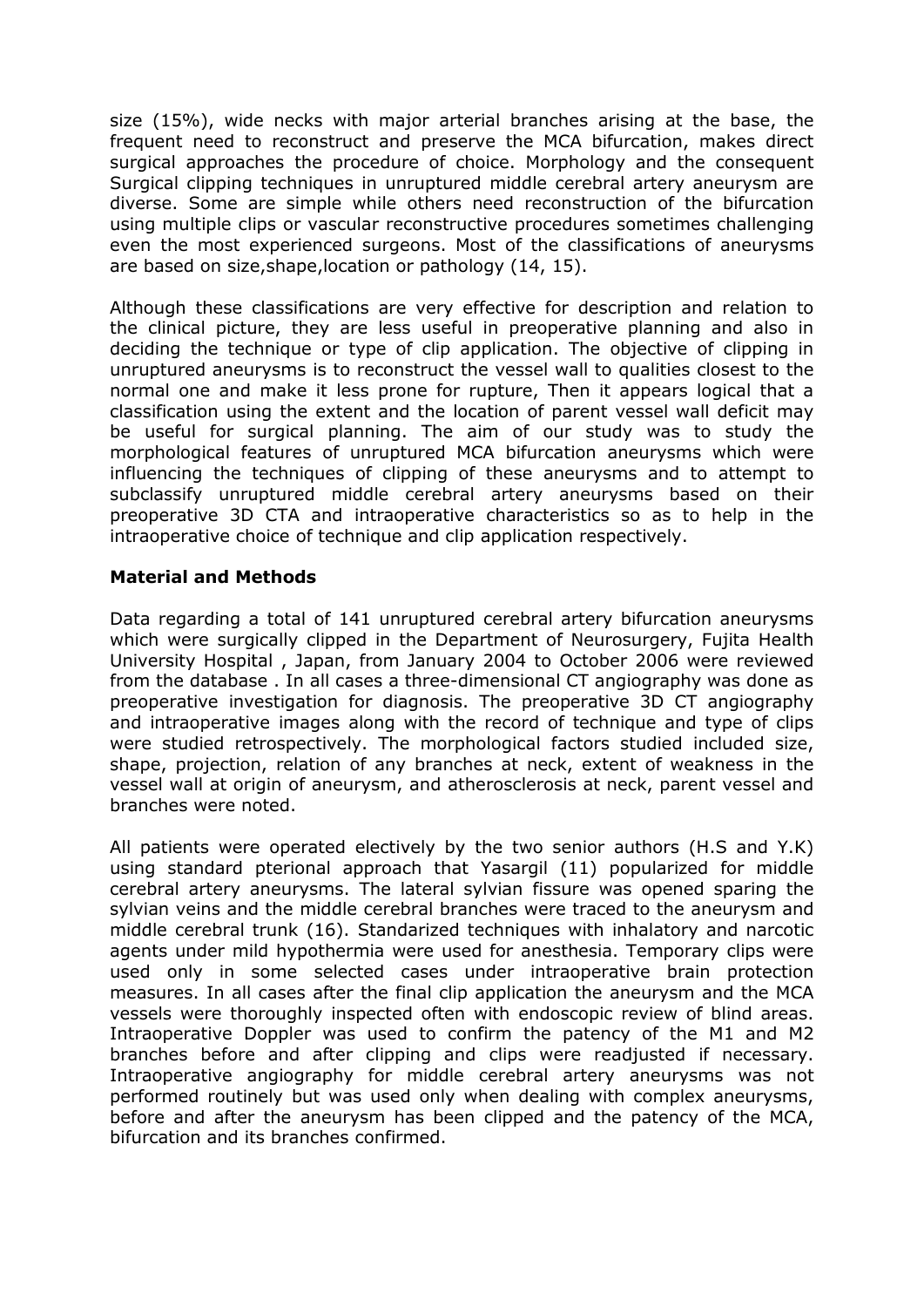There were 149 patients operated for unruptured MCA aneurysm for the period and complete records of 141 patients could be retrieved. They were 53 male and 88 Female. Their mean age was 59.4 yrs (ranging from 33 yrs to 76 yrs). They were 79 (56%) right side and 62 (44%) on left side. The commonest projection was anterolateral. Multiple aneurysms were present in 26 (18.4%).

Unruptured MCA bifurcation aneurysms could be subclassified based on the similarities in morphological features which were influencing the clipping techniques as recorded from their Preoperative 3D CTA and intraoperative view into 5 types. These types and the distinctive feature of each type are shown in Table 1. Atherosclerotic involvement of the vessel wall and aneurysm was noted.

Type I or simple aneurysms (fig 1a) were those which were seen as arising as a bulging from a well circumscribed weakness of the wall limited to the site of maximum haemodynamic stress at the bifurcation and not extending on to M1 in proximal direction.



**Fig 1a** Intraoperative image showing a Type I or Simple Aneurysm

They usually had a well defined neck and often the long axis of orientation of the neck in these aneurysms was parallel to the plane where the M2 axis are laying at bifurcation (fig 1b).



**Fig 1b** Drawing of the MCA bifurcation with axis of the M2 branches at bifurcation (green arrow) parallel to the axis of neck of aneurysm(black arrow)in type I aneurysm with shaded area indicating origin of the aneurysm.

Type II aneurysm, also called the central type (fig 2 a, b) had aneurysmal weak wall extending to portions of M1 proximally and often saddling over the bifurcation.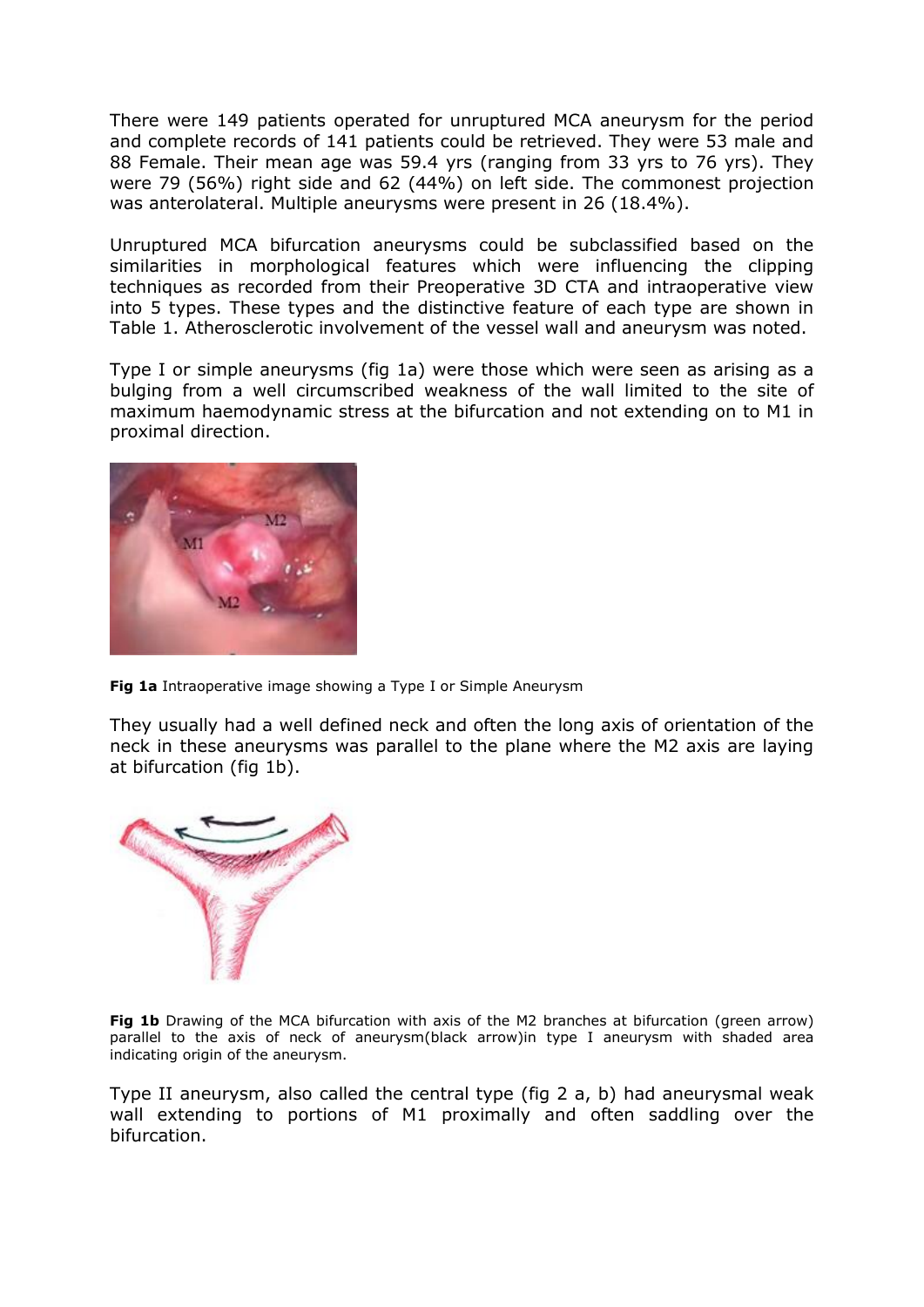

**Fig 2a** Intraoperative image showing a Type II or Central Aneurysm, The arrow points to M1 and the triangular aneurysmal weak wall extending to portions of M1 proximally shown



**Fig 2b** Multilobulated Type II aneurysm with neck seen saddling over the bifurcation.

Often the long axis of orientation of the neck in these aneurysms was perpendicular to the axis of M2 branches at bifurcation (fig 2c).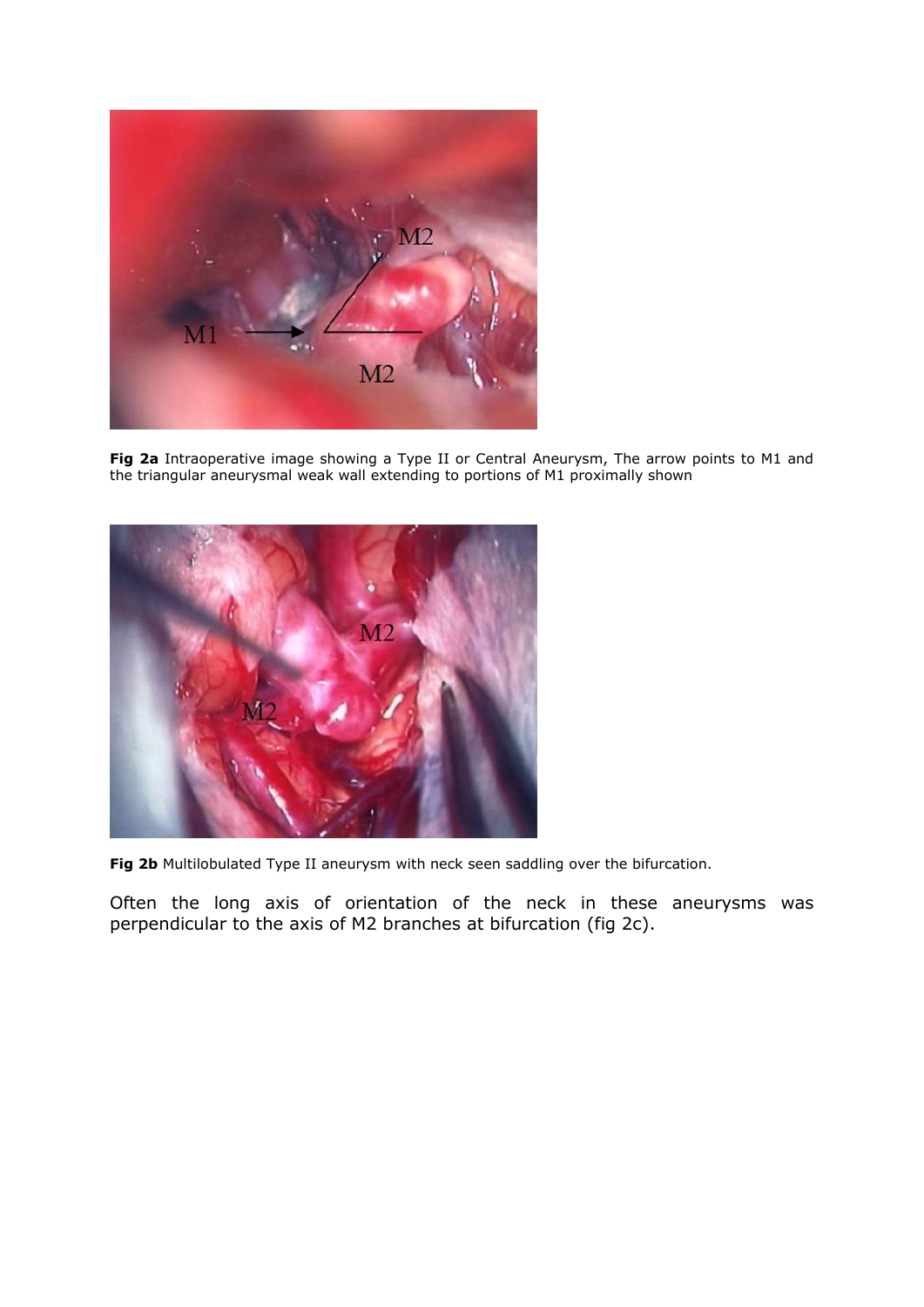

**Fig 2c** Drawing of the MCA bifurcation with axis of the M2 branches at bifurcation (green arrow) perpendicular to the axis of neck of aneurysm (black arrow) in type II aneurysm with shaded area indicating origin of the aneurysm extending to M1 proximally.

The neck in these aneurysms is complicated because of its orientation in multiple planes. Type III (fig 3 a, b) were those complicated neck aneurysms with a perforator or branch emerging at the neck of aneurysm.



**Fig 3a** Drawing of the MCA bifurcation with a branch arising from the neck as in a type III aneurysm.



**Fig 3b** 3D CTA and intraoperative image of a type III aneurysm

Type IV or complex aneurysms (fig 4 a, b) were those aneurysms in which the M2 branches were seen to be arising from the aneurysm rather than M1 because of the circumferential involvement of the wall of M1 and /or M2. These were often giant MCA bifurcation aneurysms which incorporated the proximal portions of the branches and required reconstruction of the bifurcation.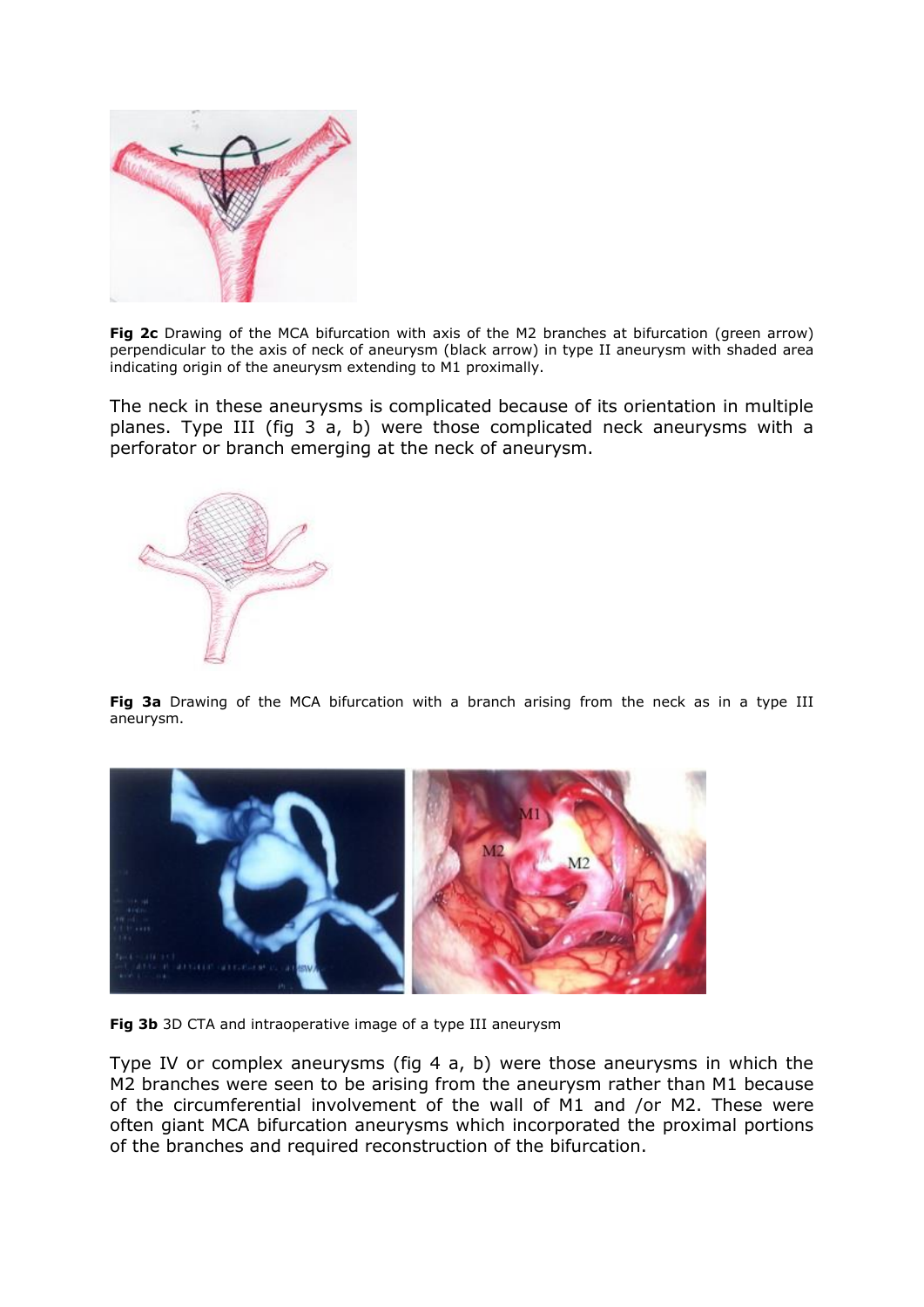

**Fig 4a** Drawing of a type IV aneurysm with M2 branches seen to be arising from the aneurysm rather than M1.



**Fig 4b** 3D CTA and intraoperative image of a type IV aneurysm

Type V were blister aneurysms (fig 5 a, b) which were exposed while operating on an aneurysm at a different location. The various techniques of clipping are discussed based on these subgroups.



**Fig 5a** Drawing of a type V or Blister Aneurysm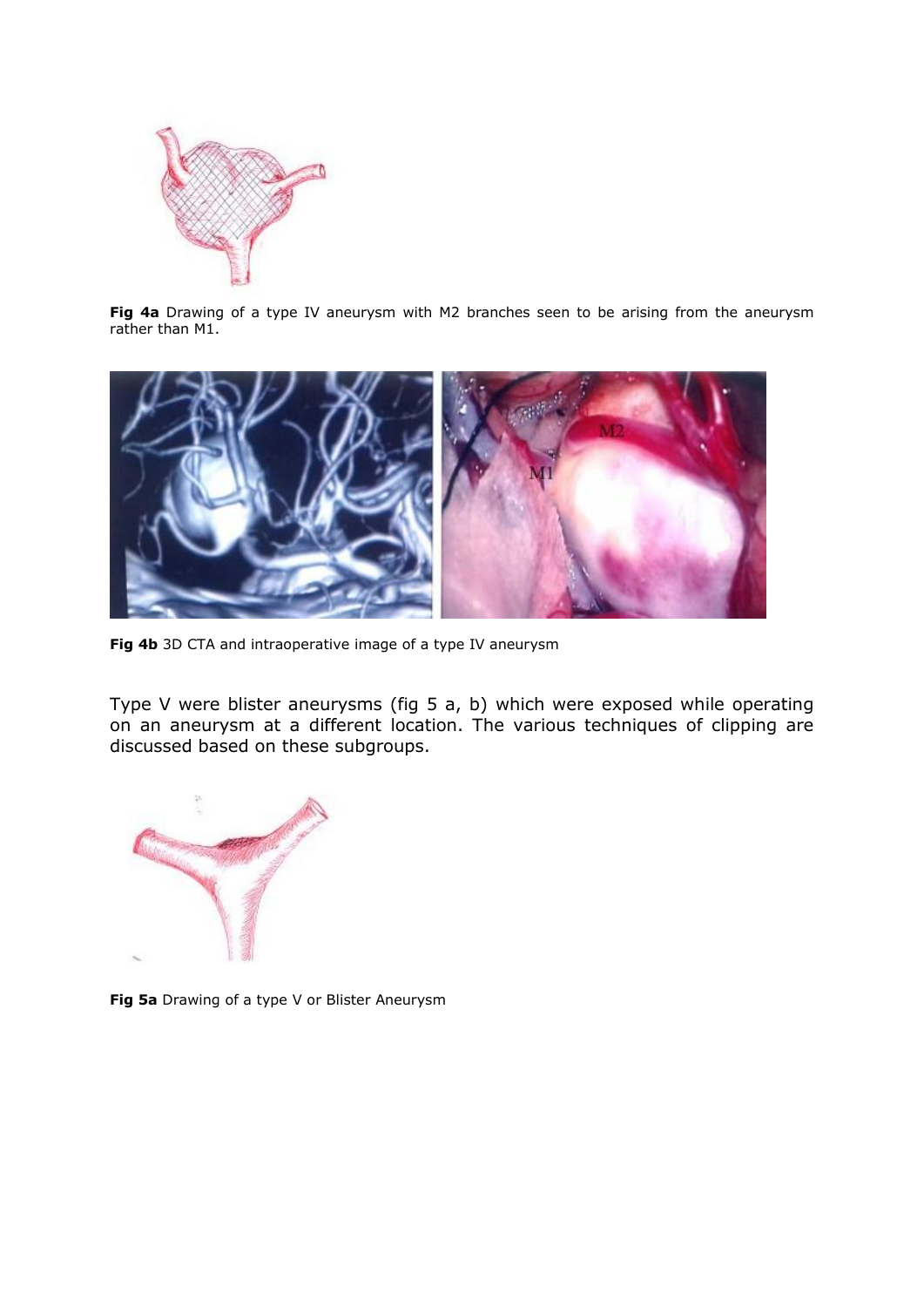

**Fig 5b** Intraoperative image of a type V aneurysm.

#### **Results**

The 141 patients who underwent clipping for unruptured MCA aneurysm were subdivided into the 5 types based on the similarities in morphological features which was influencing the techniques of clipping as recorded from their Preoperative 3D CTA and intraoperative view There were 41(29.1%) Type I or simple aneurysms,82 (58.2%) Type II or central aneurysms, 7(5%) Type III, 8 (5.7%) Type IV or complex aneurysms and 3 (2.1%) Type V or blister aneurysms. Type II aneurysms were the commonest type.

13 of these aneurysms had visible atherosclerotic changes at the neck or the parent vessel influencing the clipping technique (Fig 6, 7). Their distribution according to location of the atherosclerosis and type of aneurysm is shown in Table 2.



**Fig 6** Atherosclerosis involving the aneurismal wall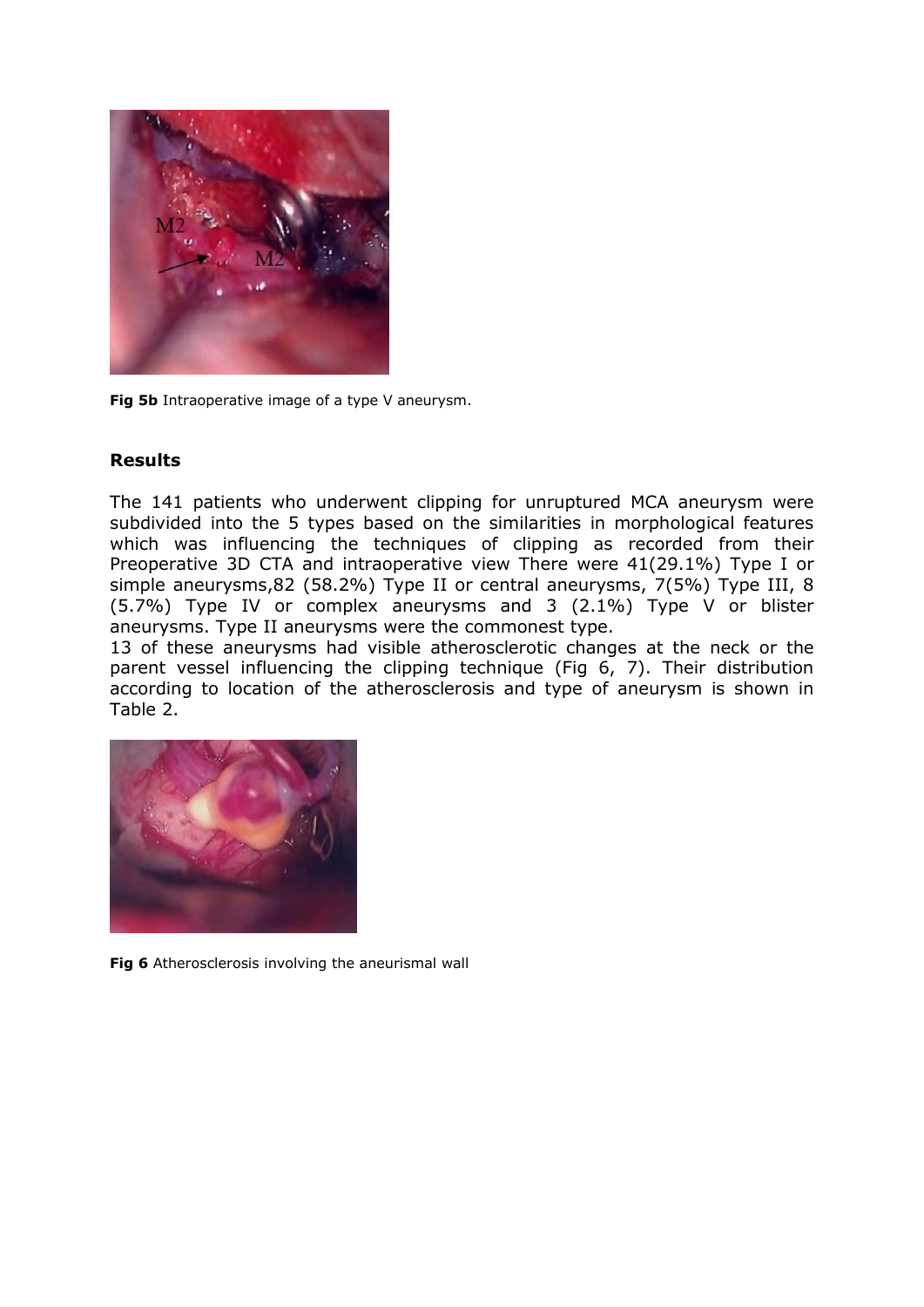

**Fig 7** Atherosclerosis at neck of aneurysm

In the entire group of MCA aneurysms studied a single clip could be used to obliterate 89 (65.4%) aneurysms, 2 clips were required in 37 (27.2%), 3 clips in 7 (5.1%), 4 clips in 1 (0.7%)aneurysm and 3 (2.1%)blister aneurysms were wrapped. The number of clips according to the type of aneurysm is shown in Table 3.

All Type I aneurysms could be obliterated using a single clip. 51/82 (62.2% ) type II aneurysms could be clipped with a single clip while 31 required multiple clips of which only one required 3 clips. In Type III aneurysm 6/7 (86%) required 2 clips with one of them being a fenestrated type clip while 1 could be clipped with a single clip. In type IV all of them required multiple clips with 7 out of 8 requiring 3 or more clips. All blister aneurysms were wrapped .When the number of patients in each type along with the percentage of single and multiple clip application was studied (Table 4), It showed a progression from 100% single clip application in type I to 100%multiple clip application in type IV.

There was no mortality and there was only one complication in the form of transient weakness detected immediate post operatively which improved after the clips were repositioned at an immediate exploration in a type II aneurysm with atherosclerosis at neck. There was no residual deficit or morbidity.

## **Discussion**

MCA bifurcation aneurysms constitute a majority of the unruptured aneurysms and are managed most often surgically. The general principles of approach and surgical techniques are well described in literature (7, 10, 11, 12, 17, 18). Most of the classifications of aneurysms are based on size or etiology (14, 15). Although these classification's were very effective for description they were less useful in preoperative planning, especially the intended technique or type of clip application, Therefore we attempted to sub classify them based on their morphological features which were influencing the techniques of clipping based on their preoperative 3D CTA and intraoperative characteristics, and by that to assist the intraoperative choice of technique and type of clip application to tackle these aneurysms. Preoperative evaluation with 3D-CT angiography and 3-DCT endoscopy enables information about the morphological features of unruptured aneurysms to be obtained with a low degree of invasiveness (19). The most important factors effecting the technique of clipping were the extent of parent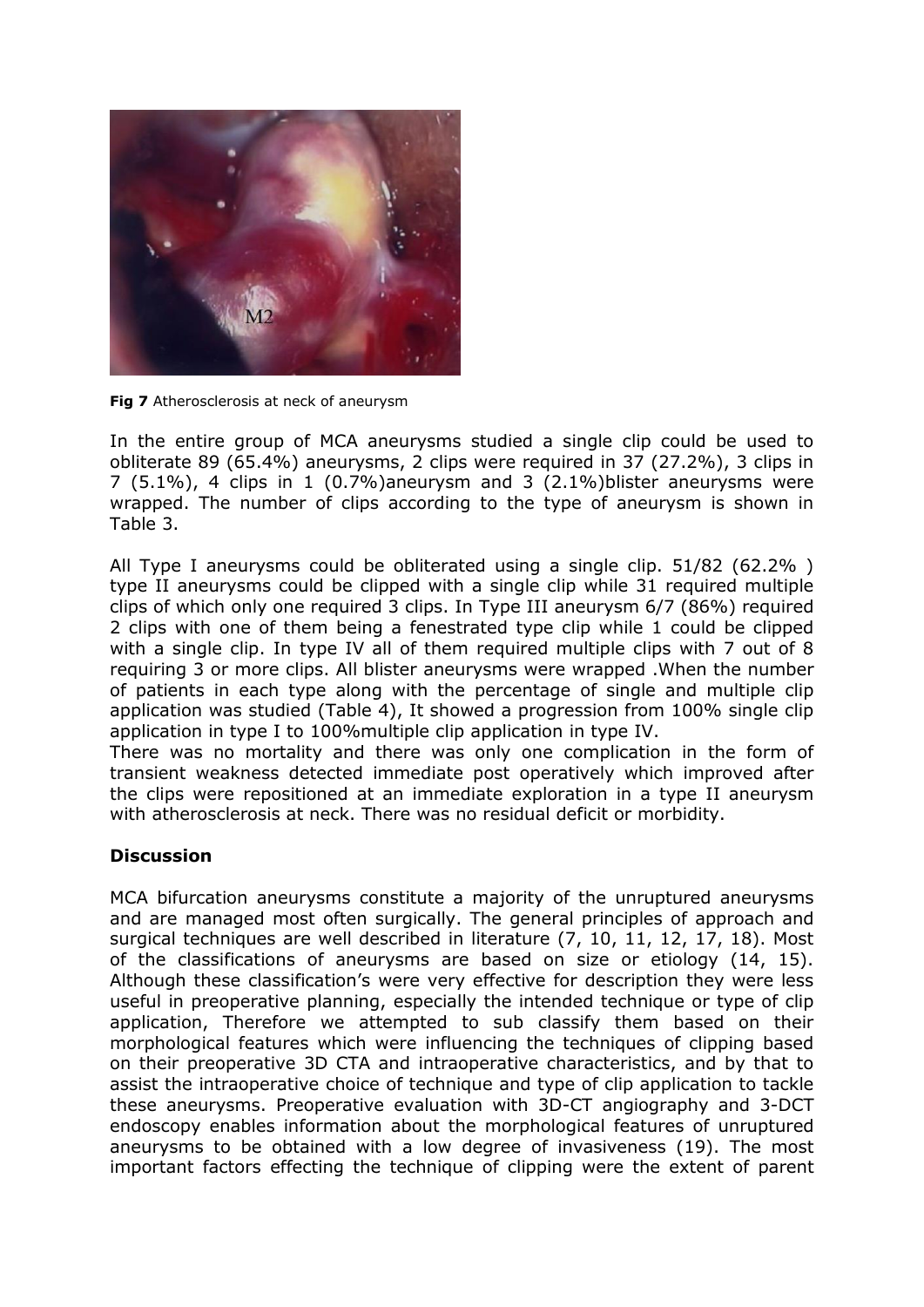vessel wall weakness, the shape and orientation of the resulting neck, the presence of a branch at the neck and finally the existence of atherosclerosis of the parent vessel or aneurismal wall.

The multilobularity and complex shape of the dome rarely can affect the clipping. Thus our patients were classified into 5 Types based on the similarities in morphological features (the area of the weak wall ) which was influencing the techniques of clipping as recorded from their Preoperative 3D CTA and intraoperative view. Each group subdivided by presence or absence of atherosclerosis at the neck or the parent vessel, since it influenced the technique of clipping within the groups.

Type 1 aneurysms were simple aneurysms which had a well defined neck which could be obliterated with relative ease using a single clip. Often in these aneurysms the long axis of orientation of the aneurysm neck was parallel to the axis of M2 branches at bifurcation. Hence these aneurysms could be obliterated with clip such with the blades of the clip parallel to the long axis and could be obliterated with single clip with ease (fig 8).



**Fig 8** Clip application parallel to the axis of M2 branches at the bifurcation in a Type I aneurysm shown in fig 1a

Type II or central aneurysms were the most common type. The distinctive feature of these aneurysms was the extension of the weak wall at the base of the aneurysm towards M1 over the bifurcation, most often saddling the bifurcation on both sides.

These aneurysms were arising at the bifurcation projecting away along the line of the main axis of M1 and splaying the branches at bifurcation. Most often the long axis of the neck of these aneurysms is perpendicular to the proximal branches at bifurcation hence a triangular portion of abnormal vessel wall can be seen extending into the bifurcation towards the M1. In this group the clip was placed along the axis of M1 perpendicular to the axis of M2 branches at the bifurcation since conventional clipping parallel to axis of M2 would leave a residual neck which is the triangular portion extending into the bifurcation (Fig 9).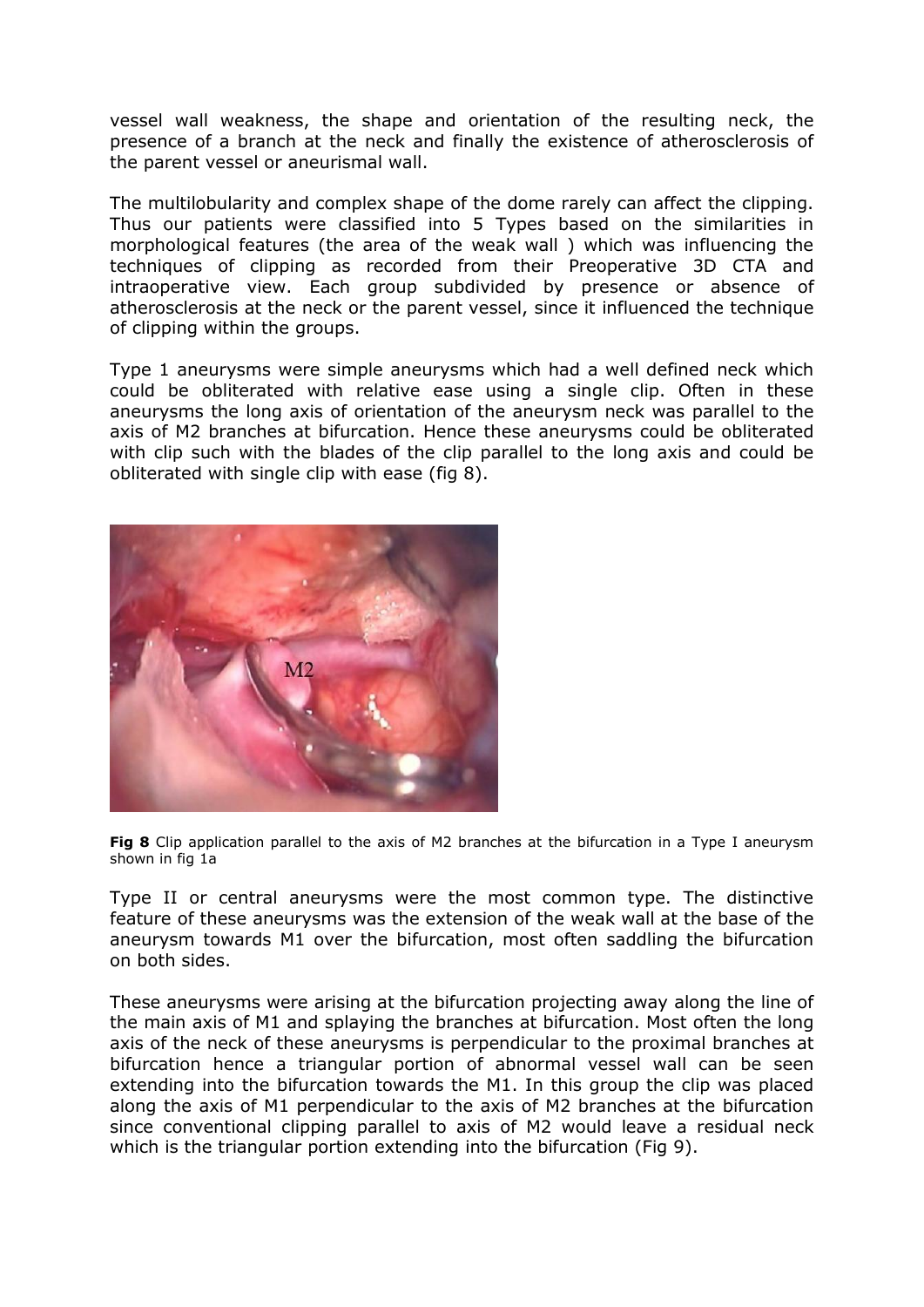

**Fig 9** Clip application parallel to the axis of M2 branches at the bifurcation in a Type II aneurysm shown in fig 2a with triangular portion of weak wall extending to M1 covered with Neobel

Shank clipping which is a method that uses a genu portion of bayonet clip is one method used in this type to avoid multiple clipping. In this type the best method is by using a crankshaft clip placed perpendicular to the bifurcation (Fig 10a).



**Fig 10a** Intraoperative image of a Type II aneurysm showing single clip application by Shank clipping method for aneurysm obliteration.

The residual neck formed by the original bayonet clip is completely occluded by a crankshaft clip (Osawa's modification) (20) or application of 2 clips was required if the extension on to M1 was too long (fig 10b).



**Fig 10b** Intraoperative image of a Type II aneurysm showing multiple clip application for aneurysm obliteration.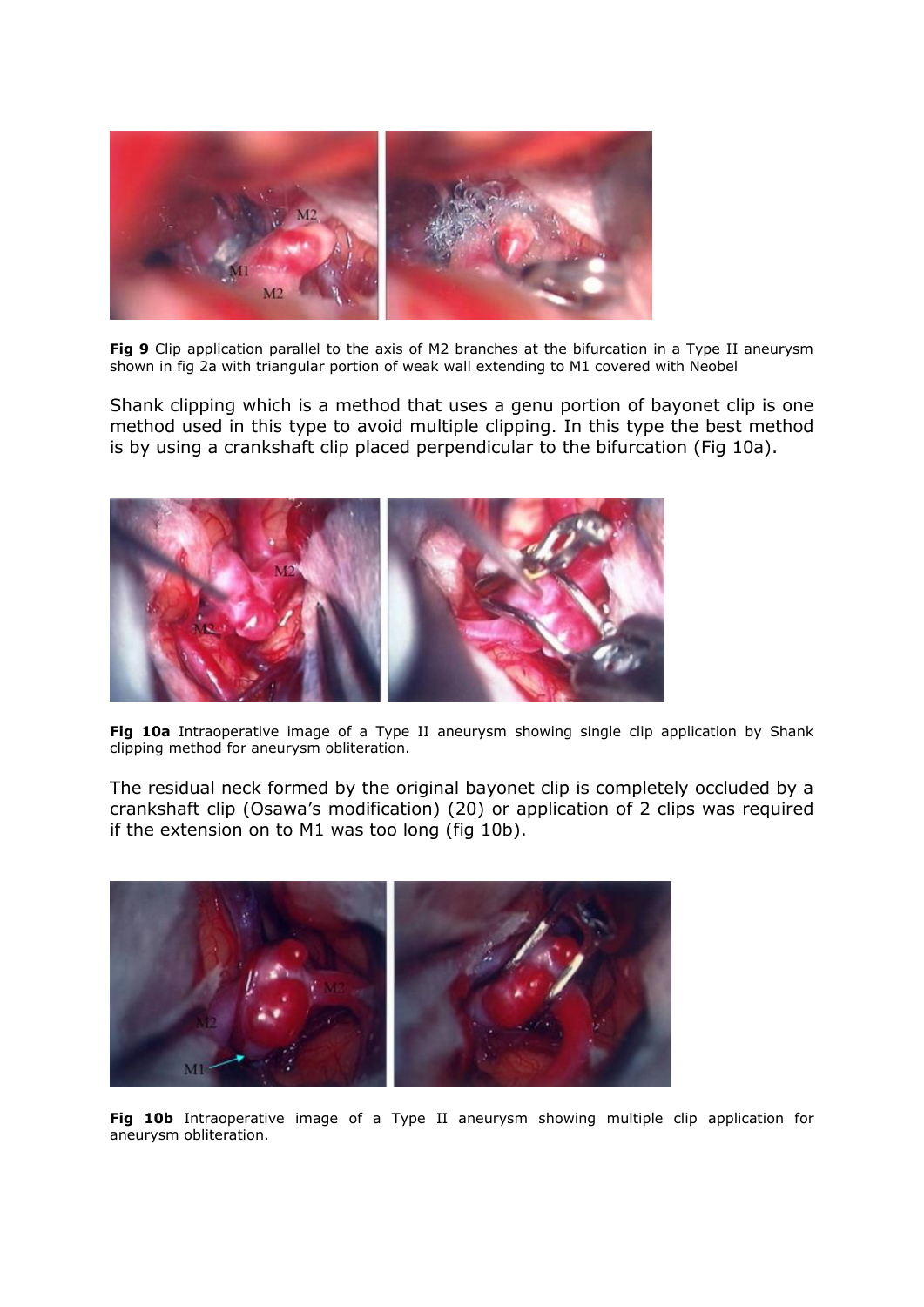The shape of the dome of these aneurysms did not affect the technique of clipping because some times remodelling of the aneurysm could be done with low bipolar cauterization to prepare them for clipping. This is accomplished by applying short bursts of bipolar current in low setting with an irrigation simultaneously to the aneurysm. This shrinks the aneurysm tissue and remodels the shape of it to allow a complete clipping. Sclerotic, calcified, or partially thrombosed lesions do not respond to this technique.

In type III aneurysms the neck were complicated by perforators at the neck which needed special attention during clipping. To avoid clipping a perforator or a branch at the neck of aneurysm, we used a fenestrated clip first, sparing the perforator and then we put a second clip for the remaining neck.

Other techniques used to preserve the perforating arteries behind the neck are, a closing and releasing maneuver, insertion of oxidized cellulose ball between the neck and perforators or protection of the perforators with silicone sheets (21). Endoscopic assistance is very useful in these types to look into the blind areas at the neck and preserve the perforators (22).

Type IV aneurysms could be described as those complex aneurysms in which there was further extension of the weak wall of the aneurysm incorporating the proximal portions of M2 branches and distal M1 into the aneurysm hence the M2 branches were seen to be arising from the aneurysm. In our study we had only 8 aneurysms which were complex and required multiple clips to reconstruct the bifurcation. 6 of them required 3 clips each, while 2 clips and 4 clips were used in the remaining 2 complex aneurysms. (fig 11).



**Fig 11** Intra operative angiogram of Type IV aneurysm whose 3D CTA was shown in Fig 4b. It shows reconstruction of the bifurcation with 2 clips in place.

Sometimes these type of aneurysms may need special techniques like bypass or other vascular reimplantation procedures as described by Shekar et al (23). The surgical reconstruction of the bifurcation may be either using multiple clips in tandem fashion or major vascular reconstruction like direct suture repair, reimplantation or anastomosis of branches, bypass procedures or interposition grafts.

Atherosclerotic changes at the neck and parent vessel modified the technique of clip application within all these groups.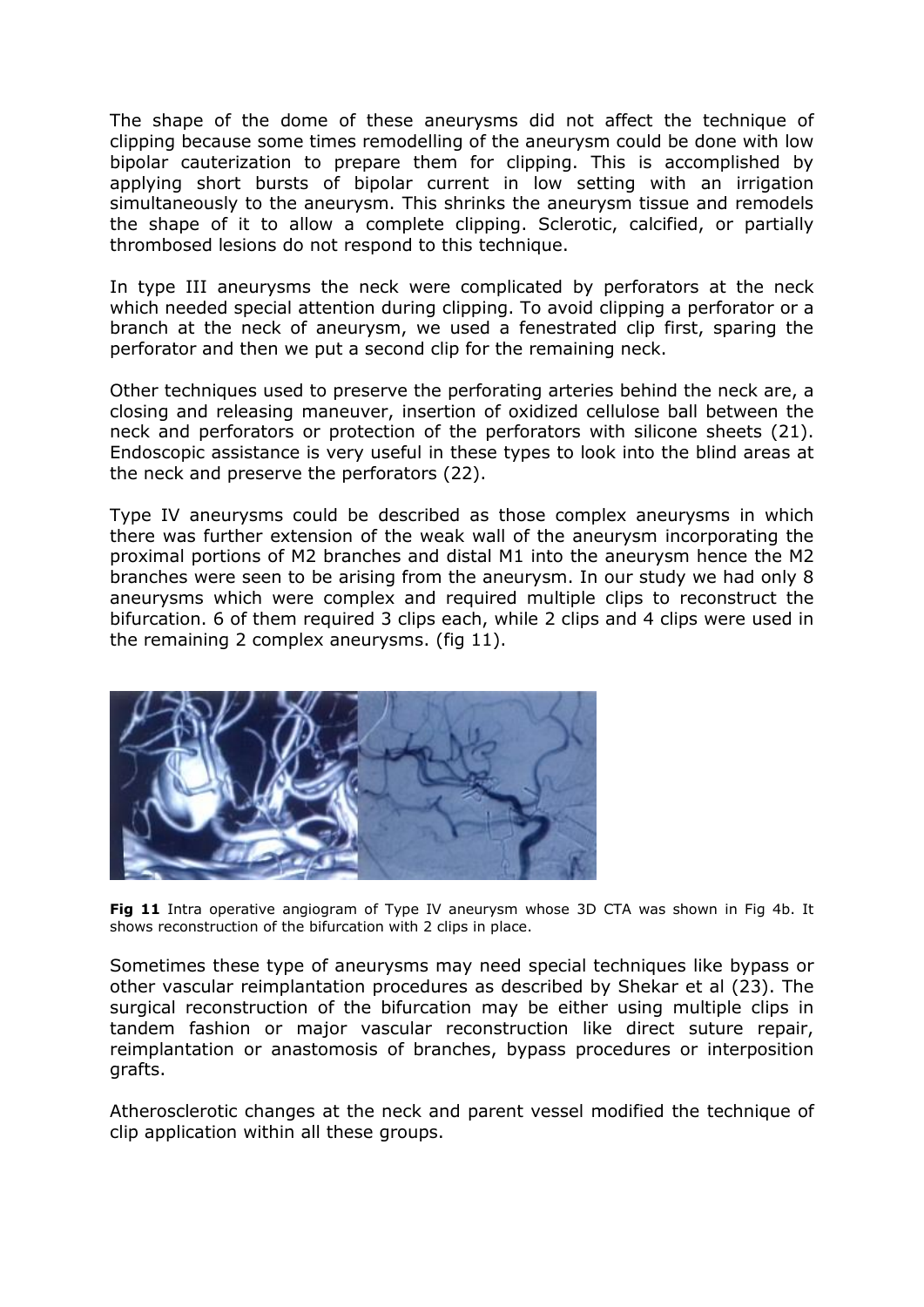The presence of atherosclerosis caused irregularity in thickness of the wall of the aneurysm and also caused disparity in the appearance of external caliber to the internal lumen of parent vessel at the neck (Fig 6, 7).

In these aneurysms it was difficult to maintain patency of the parent with conventional clipping due to significant atherosclerosis at neck of aneurysm. Hence obliteration of the weak wall of the aneurysm maintaining the patency of the vessels was done using a single clip slightly away from the neck (fig 12a) or multiple clips (fig 12b).



**Fig 12a** Intraoperative image of a type I aneurysm with clip placed away from neck due to atherosclerosis at neck.



**Fig 12b** Intraoperative image of a type I aneurysm with multiple clips placed away from neck to obliterate the weak wall of aneurysm.

Sometimes, if there was significant atherosclerosis of the parent vessel, multiple clips were used to reconstruct bifurcation anatomy maintaining patency of the vessel at the aneurysm neck after clipping. Sometimes the tips of the clips couldn´t closed completely in large and giant aneurysms with thick walls. In these situations, we used Drake's tandem-clipping technique (17).

A fenestrated clip is used proximally so that the crotch of the fenestrated clip jaws is not held open by the aneurysm wall and allows the tips of the clip to close.

Then, we used a nonfenestrated clip to exclude the proximal portion of the aneurysm missed by the fenestration of the proximal clip. A thick wall of an aneurysm may, at times forces the clip on to the luminal origin of the branches. In these instances second permanent clip can be placed in tandem to the first clip immediately distal to the first clip away from the neck and the first clip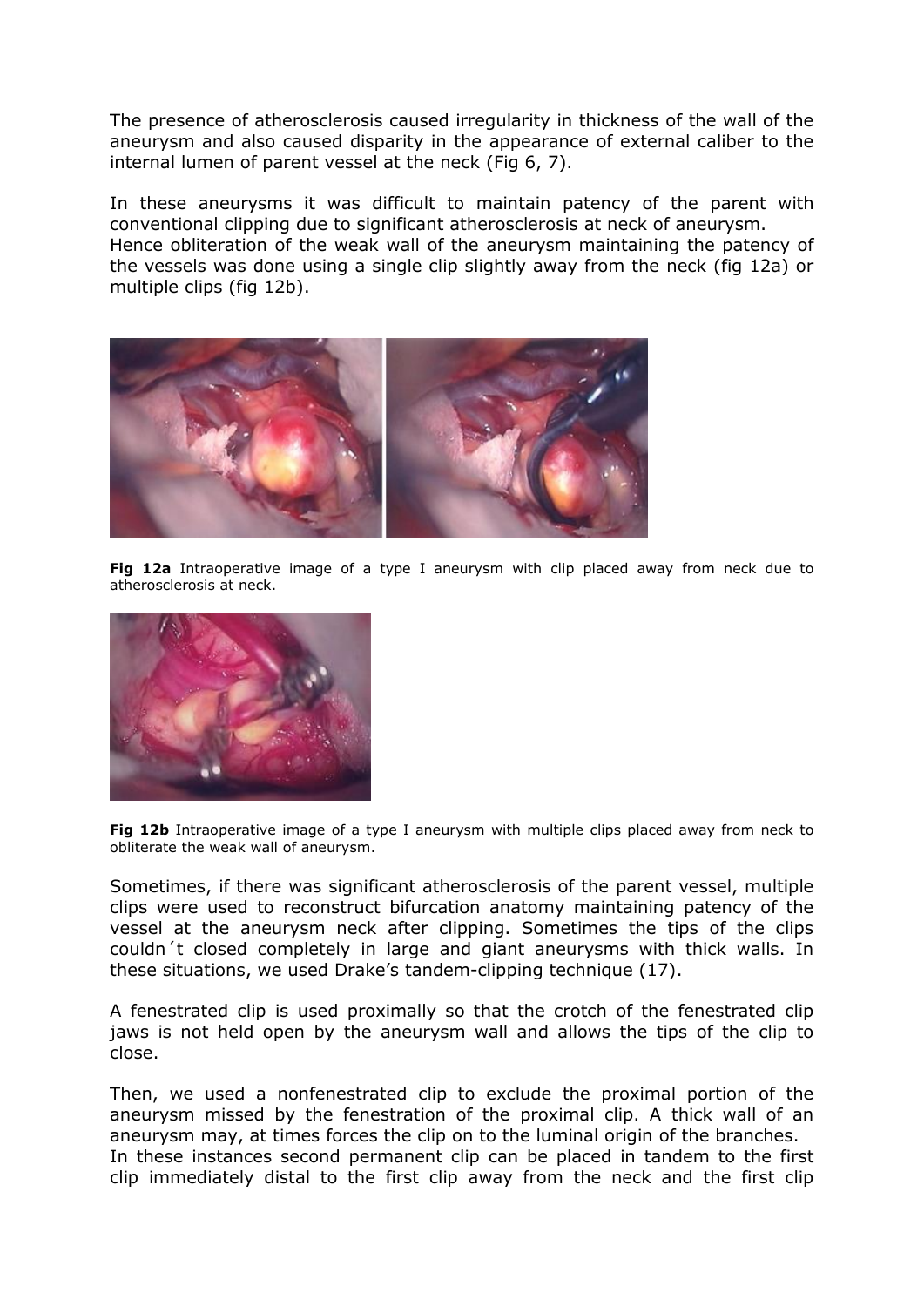removed. Some authors have described thromboendarterectomy before clipping in such types of aneurysms (18).

In our series we had 1 type I, 10 type II and 2 typeIV aneurysms which had atherosclerosis of the parent vessel or neck requiring the clip to be placed a little distal on the neck to maintain patency of the parent vessel. Partial clipping of the weak portion of the wall was done in some with significant sctenosis at the neck extending on to the parent vessel.

We didn´t find aneurysms in trifurcation MCA in our series. However, the same subclassification may be applied to them. If one branch is close to the neck, then is treated as a complicated neck or Type III aneurysm.

## **Conclusions**

We have made a classification of unruptured MCA aneurysms which constitue the most common type of unruptured aneurysm. This classification was based on their preoperative 3D CTA and intraoperative characteristics of the vascular wall with the intention to help the pre and intraoperative clipping plan. The groups outlined make it possible the establishment of common technical approach to clipping, so as to help in the intraoperative choice of technique and type of clip application to tackle these aneurysms. However further studies are required to classify aneurysms which will practically help in management of aneurysms.

#### **Tables**

| <b>Type of aneurysm</b> | <b>Distinctive feature</b>                                                                                          |
|-------------------------|---------------------------------------------------------------------------------------------------------------------|
| I Simple                | Weak aneurismal wall well circumscribed to site of<br>maximum haemodynamic stress, no extension to M1<br>proximally |
| II Central type         | Weak Aneurismal wall extending on M1 trunk                                                                          |
| III Complicated neck    | Branch at the neck of aneurysm                                                                                      |
| IV Complex              | M2 branch arising from the aneurysm sac                                                                             |
| I٧                      | Blister aneurysms                                                                                                   |

**Table 1:** British Medical Research Council (MRC) scale of motor strength

*The presence of atherosclerosis was marked within type as AN if present at neck and AP if involving the parent vessal or ANP if both involved*.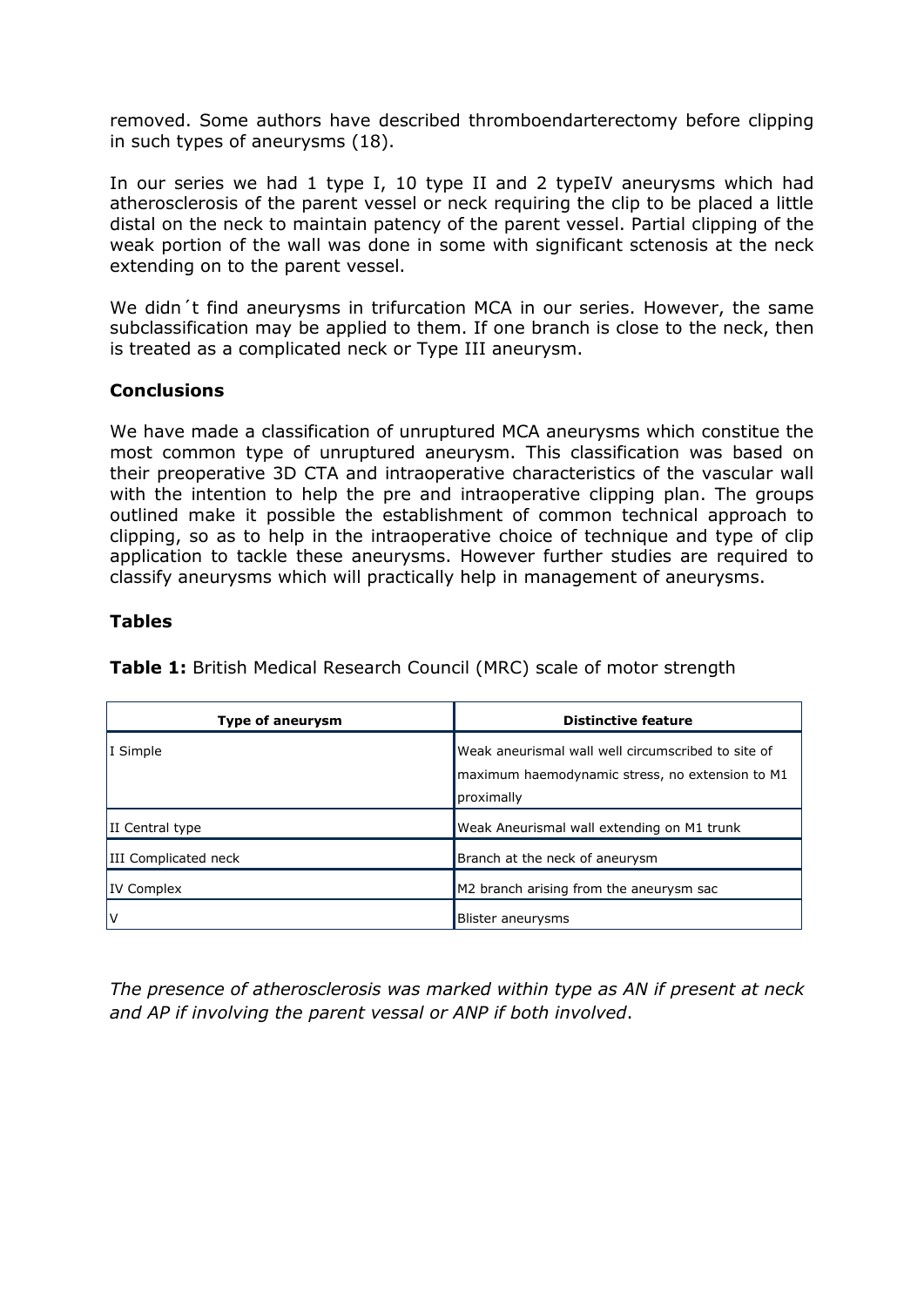**Table 2:** Distribution of atherosclerosis within the aneurysm types

|                                                                                  | <b>Atherosclerosis</b> |  |  |
|----------------------------------------------------------------------------------|------------------------|--|--|
| $\vert$ Type of aneurysm $\vert$ Neck $\vert$ Parent vessel $\vert$ Both $\vert$ |                        |  |  |
|                                                                                  |                        |  |  |
| н                                                                                | 6                      |  |  |
| ш                                                                                |                        |  |  |
| I٧                                                                               |                        |  |  |
|                                                                                  |                        |  |  |

**Table 3:** Distribution of the number of clips used with each type of aneurysm

|                         | <b>Number of clips used</b> |    |                         |   |   |
|-------------------------|-----------------------------|----|-------------------------|---|---|
| <b>Type of aneurysm</b> | 0                           | 1  | $\overline{\mathbf{2}}$ | з | 4 |
|                         |                             | 41 |                         |   |   |
| П                       |                             | 51 | 30                      | 1 |   |
| Ш                       |                             | 1  | 6                       |   |   |
| IV                      |                             |    | 1                       | 6 |   |
|                         | 3                           |    |                         |   |   |

**Table 4:** Distribution of single or multiple clipping with each aneurysm type

|       | <b>Type of aneurysm Number of patients</b> | Percentage of clip usage    |  |
|-------|--------------------------------------------|-----------------------------|--|
|       | 41 (29.1%)                                 | 100% Single                 |  |
| TΤ    | 82 (58.2%)                                 | 62.2% Single, 37.8%Multiple |  |
| ш     | 7(5%)                                      | 85.7% Multiple              |  |
| IV    | $8(5,7\%)$                                 | 100% Multiple               |  |
|       | $3(2.1\%)$                                 | Wrap                        |  |
| Total | 141                                        |                             |  |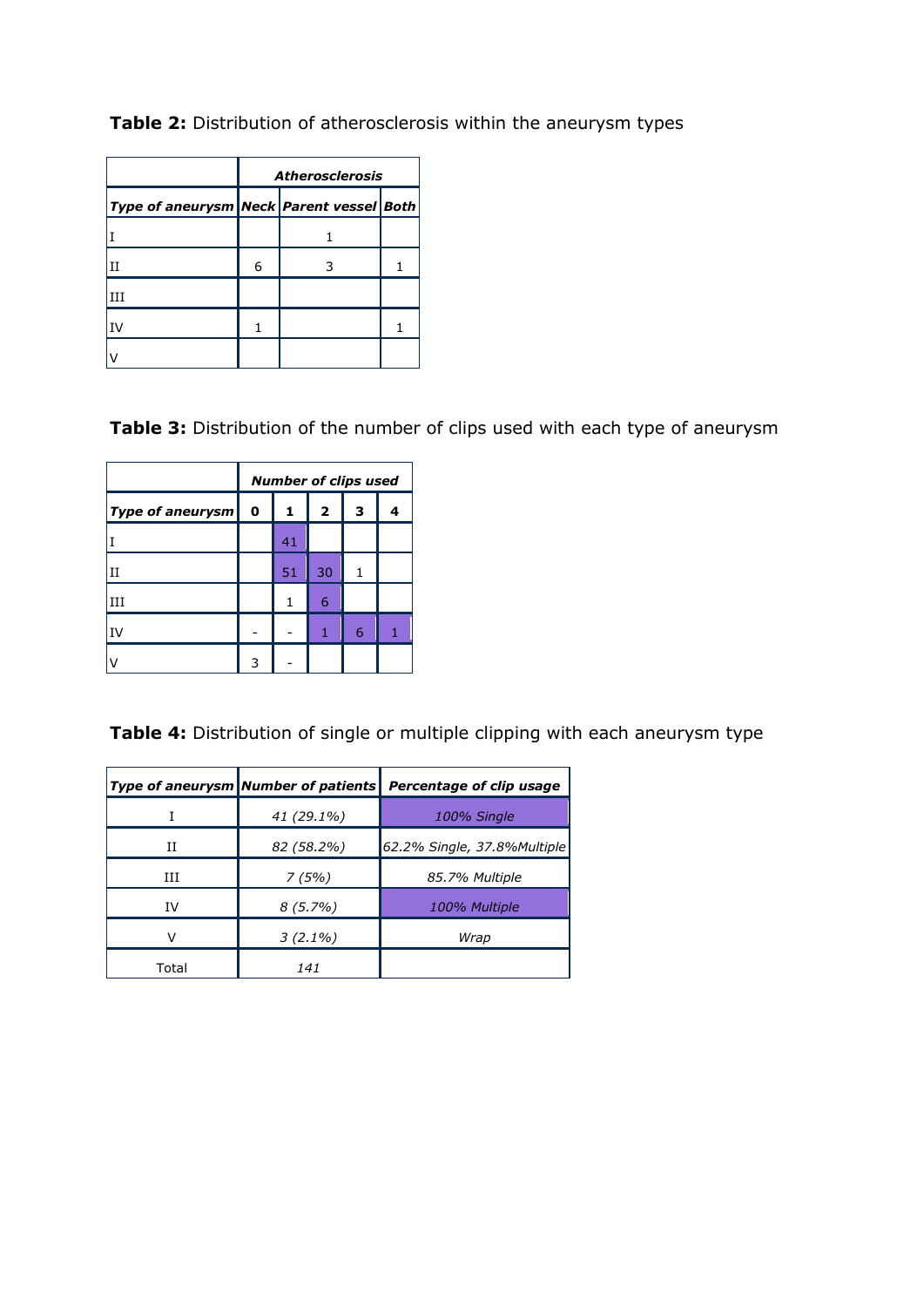## **References**

1. Kassell NF, Torner JC, Haley EC, Jane JA, Adams HP, Kongable GI. The international cooperative study on the timing of aneurysm surgery,I overall management results and , II: Surgical results. J Neurosurg 73: 18-47,1990.

2. Atkinson JLD, Sundt TM Jr, Houser OW, et al. Angiographic frequency of anterior circulation intracranial aneurysms. J Neurosurg 1989; 70: 551–555.

3. Chason JL, Hindman WM. Berry aneurysms of the circle of Willis: results of a planned autopsy study. Neurology 1958; 8: 41–42.

4. McCormick WF. Problems and pathogenesis of intracranial arterial aneurysms. In: Moossy J, Janeway R, eds. 7th Conference: Cerebrovascular Diseases. New York: Grune & Stratton, 1971: 217–231.

5. Winn HR, Taylor J, Kaiser DL. Prevalence of asymptomatic incidental aneurysms: review of 4,568 arteriograms. Stroke 1983; 14: 121.

6. Rinne J, Hernesniemi J, Niskanen M, Vapalahti M: Analysis of 561 patients with 690 middle cerebral artery aneurysms: Anatomic and clinical features as correlated to management outcome. Neurosurgery 38: 2–11, 1996.

7. Sundt TM Jr: Part II: Aneurysms of the anterior circulation—Middle cerebral artery, in Sundt TM Jr (ed): Surgical Techniques for Saccular and Giant Intracranial Aneurysms. Baltimore, Williams & Wilkins, 1990, pp 179–212.

8. Ebina K, Shimizu T, Sohma M, Iwabuchi T: Clinico-statistical study on morphological risk factors of middle cerebral artery aneurysms. Acta Neurochir (Wien) 106: 153–159, 1990.

9. Kodama N, Ebina T, Fujiwara S, Mineura K, Suzuki J: Surgical treatment of the middle cerebral artery aneurysm: From the experiences of 174 cases [in Japanese]. No Shinkei Geka 7: 71–78, 1979.

10. Yasargil MG: Middle cerebral artery aneurysms, in Microneurosurgery: Clinical Considerations, Surgery of the Intracranial Aneurysms and Results. Stuttgart, Georg Thieme, 1984, vol II, pp 124–164.

11. Yasargil MG: General operative techniques, in Microneurosurgery: Microsurgical Anatomy of the Basal Cisterns and Vessels of the Brain. Stuttgart, Georg Thieme, 1984, vol I, pp 208–271.

12. Pasztor E, Vajda J, Juhasz J, Toth S, Orosz E, Horvath M: The surgery of middle cerebral artery aneurysms. Acta Neurochir (Wien) 82: 92–101, 1986.

13. Regli L, Uske A, de Tribolet N: Endovascular coil placement compared with surgical clipping for the treatment of unruptured middle cerebral artery aneurysms: A consecutive series. J Neurosurg 90: 1025–1030, 1999.

14. Turnbull H.M: Intracranial aneurysms. Brain 41:50-56,1918.

15. Wiebers D.O, Whisnant J.P, O'Fallon W.M: The natural history of unruptured intracranial aneurysm.N Engl J Med 304: 696-698,1981.

16. Pritz MB, Chandler WF: The transsylvian approach to middle cerebral artery bifurcation/trifurcation aneurysms. Surg Neurol 41: 217–220, 1994

17. Sundt TM Jr: Part I: Basic considerations—Basic principles and techniques, in Sundt TM Jr (ed): Surgical Techniques for Saccular and Giant Intracranial Aneurysms. Baltimore, Williams & Wilkins, 39–58,1990.

18. Chyatte, Douglas, Porterfield, Rebecca R.N. Nuances of middle cerebral aneurysm microsurgery. Neurosurgery 48(2): 339-346,2001.

19. Kato Y, Sano H, Katada K, Ogura Y, Hayakawa M, Kanaoka N, Kanno T. Application of three-dimensional CT angiography (3D-CTA) to cerebral aneurysms. Surg Neurol. 1999 Aug;52(2):113-21; discussion 121-2.

20. Osawa M, Obinata C, Kobayashi S, Tanaka Y. Newly designed bayonet clips for complicated aneurysms: technical note. Neurosurgery 36:425-427,1995.